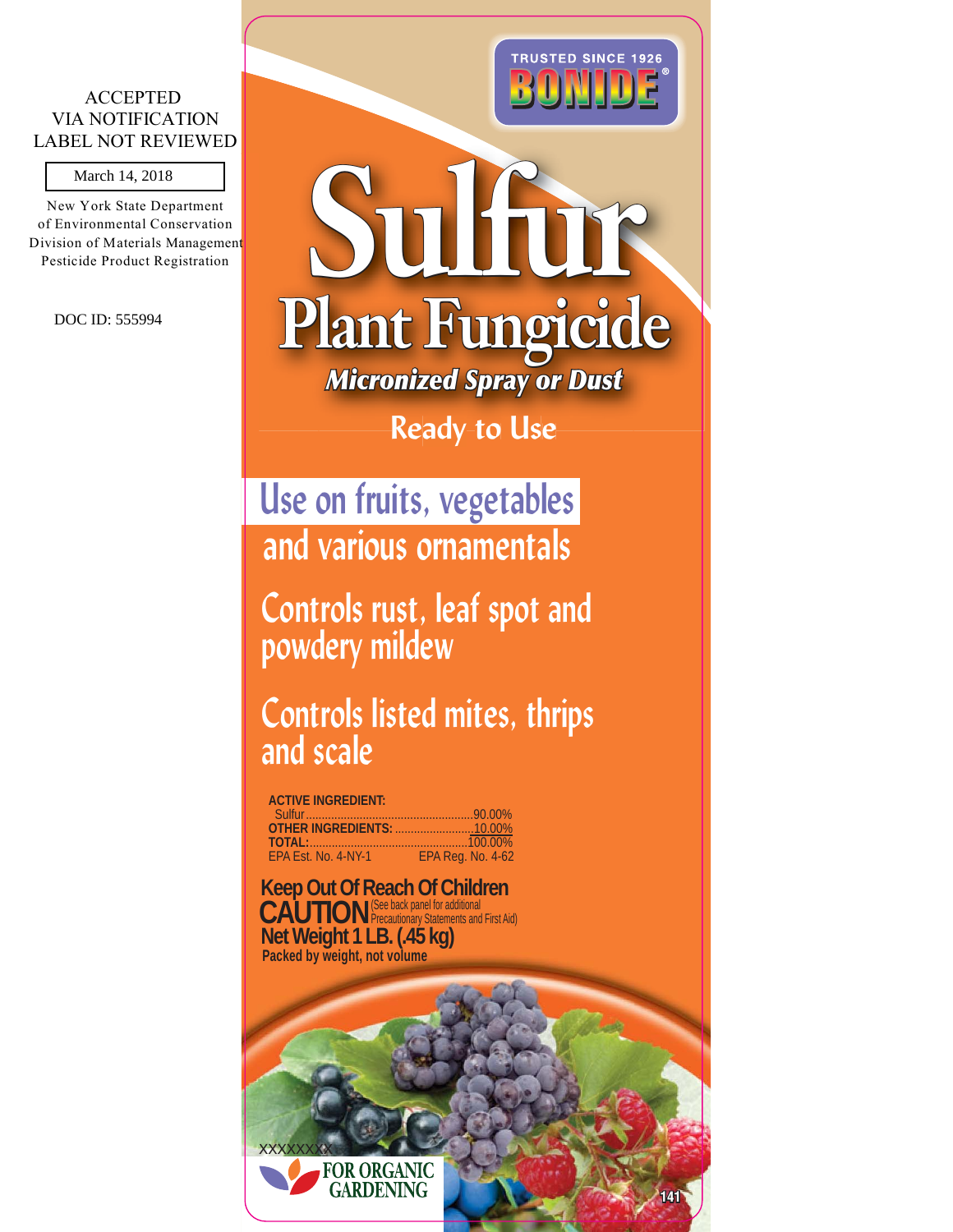

- $\checkmark$  Controls rust, leaf spot and powdery mildew.
- ✓ Controls chiggers<sup>\*</sup> (around the home) \*(except in California)
- ✓ Can be used on dogs,<br>horses, cattle, swine, sheep, and goats to control fleas and ticks
- $\checkmark$  For organic gardening

EPA Est. No. 4-NY-1 EPA Reg. No. 4-62 ©Bonide Products, Inc. All Rights Reserved Bonide Products, Inc. 6301 Sutliff Road Oriskany, NY 13424 BN <del>.</del><br>Family made<br>in America 1 lb.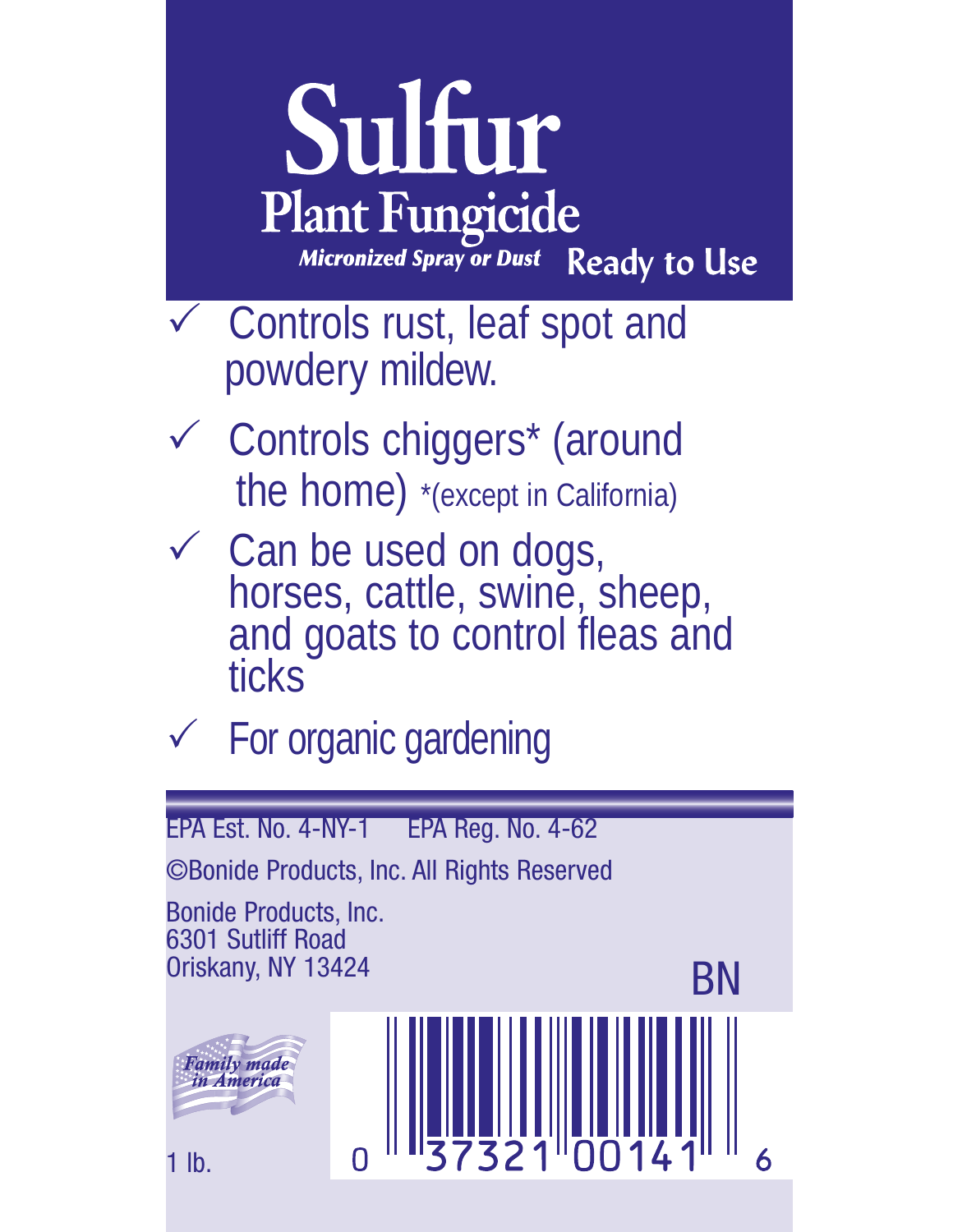# **DIRECTIONS FOR USE**

It is a violation of Federal law to use this product in a manner inconsistent with its labeling.

**NOT FOR USE** on plants being grown for sale or other commercial use, or for commercial seed production, or for research purposes. For use on plants intended for aesthetic purposes or climatic modification and being grown in interior plantscapes, ornamental gardens, or on lawns and grounds. Do not enter treated areas within 24 hours of application without proper protective clothing; i.e., long-sleeved shirt, long pants, shoes plus socks.

This product is specially prepared, extremely fine particle size (4-5 microns surface average diameter) chemically treated with wetting agent, and suitable for use as a dust or spray. The extremely fine particles contribute to a uniform film forming layer, better adhesion and more even distribution of particles over fruit and leaf surfaces, resulting in greater efficiency.

When spraying, use a good pressure sprayer and apply thoroughly to all leaf surfaces. When dusting, use a good duster and apply in a uniform thin film of dust to all leaf surfaces and fruit. Repeat application as necessary.

#### **USE PRECAUTIONS**

Do not dust or spray with sulfur during periods of high temperature. Do not use sulfur within 2 weeks of an oil spray. Do not use sulfur on citrus within 3 weeks of an oil spray.

This product is used in the pre-blossom application, such as against apple and pear scab or peach blossom or cherry fungus diseases. Application must be timed to go on before rainy or spore discharge periods.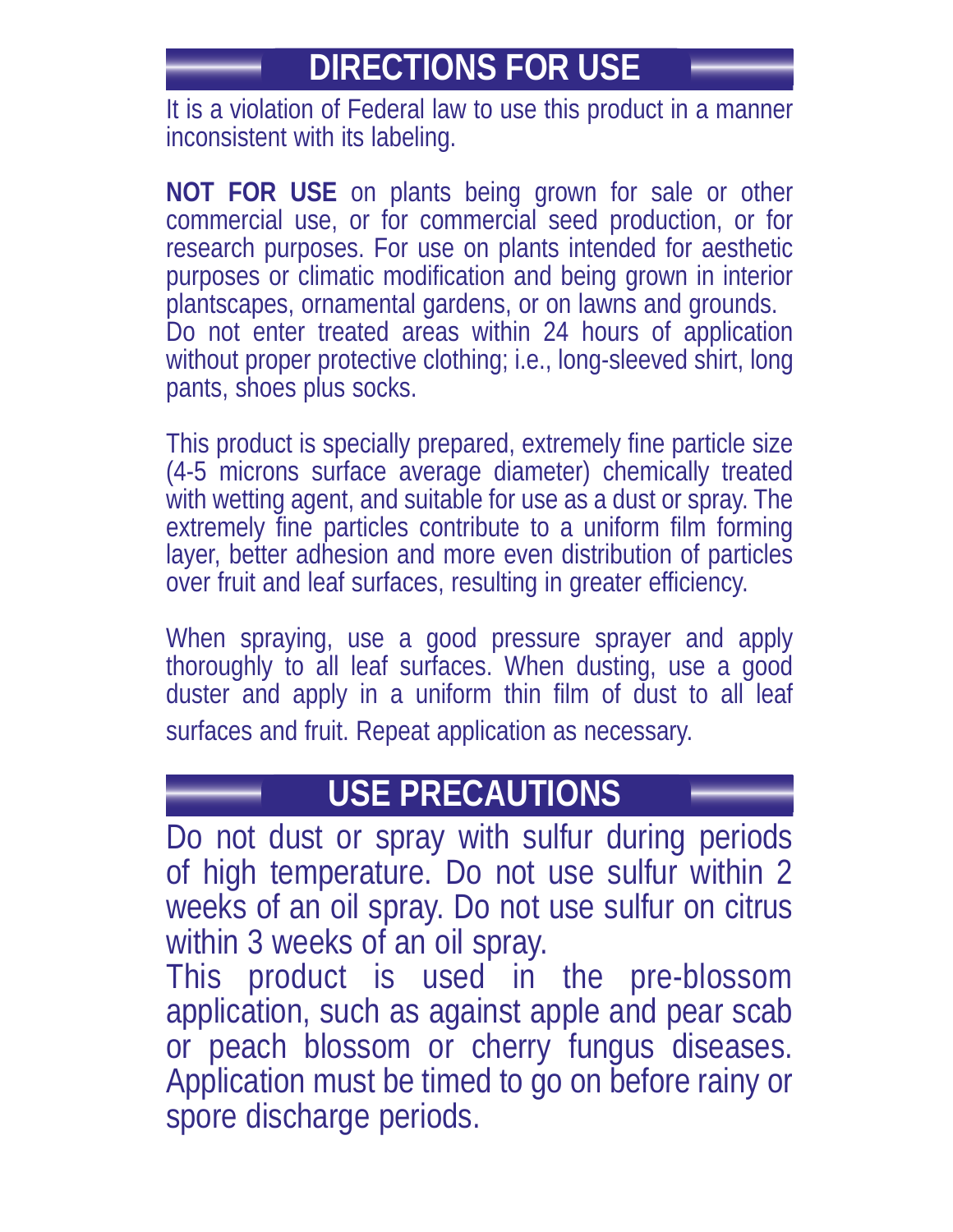# **APPLES**

apple cedar rust, black rot, brown rot, frog eye, leaf spot, powdery mildew, quince rust, scab, sooty blotch: 1 to 2 ½ rounded Tbs./gal. water, from prepink through cover, or use in cover sprays, up to day of harvest. Note: MacIntosh, Golden Delicious, Jonathan, and certain other varieties may be injured by sulfur application under certain conditions.

# **BEANS**

leaf spot, powdery mildew, rust, red spider: 1 ½ to 3 level Tbs./gal. water. Begin when first true leaves form, or at first sign of disease. Repeat at 7 to 10 day intervals up to day of harvest.

#### **BLACKBERRIES, BLUEBERRIES, BOYSENBERRIES, DEWBERRIES, HUCKLE-BERRIES, LOGANBERRIES, RASPBERRIES**

powdery mildew: 2 to 2 ½ rounded Tbs./gal. water. Begin when new shoots are 6 inches long and before blossoms open. Repeat at 10 day intervals or as necessary, up to day of harvest.

# **CHERRIES**

brown rot, red spider, leaf spot, powdery mildew, rust, scab, stem blight: 1 to 3 rounded Tbs./gal. water. Begin in pink stage. Repeat at bloom, petal fall, and in cover stages, at 7 to 14 day intervals up to time of harvest, and post harvest for leaf spot.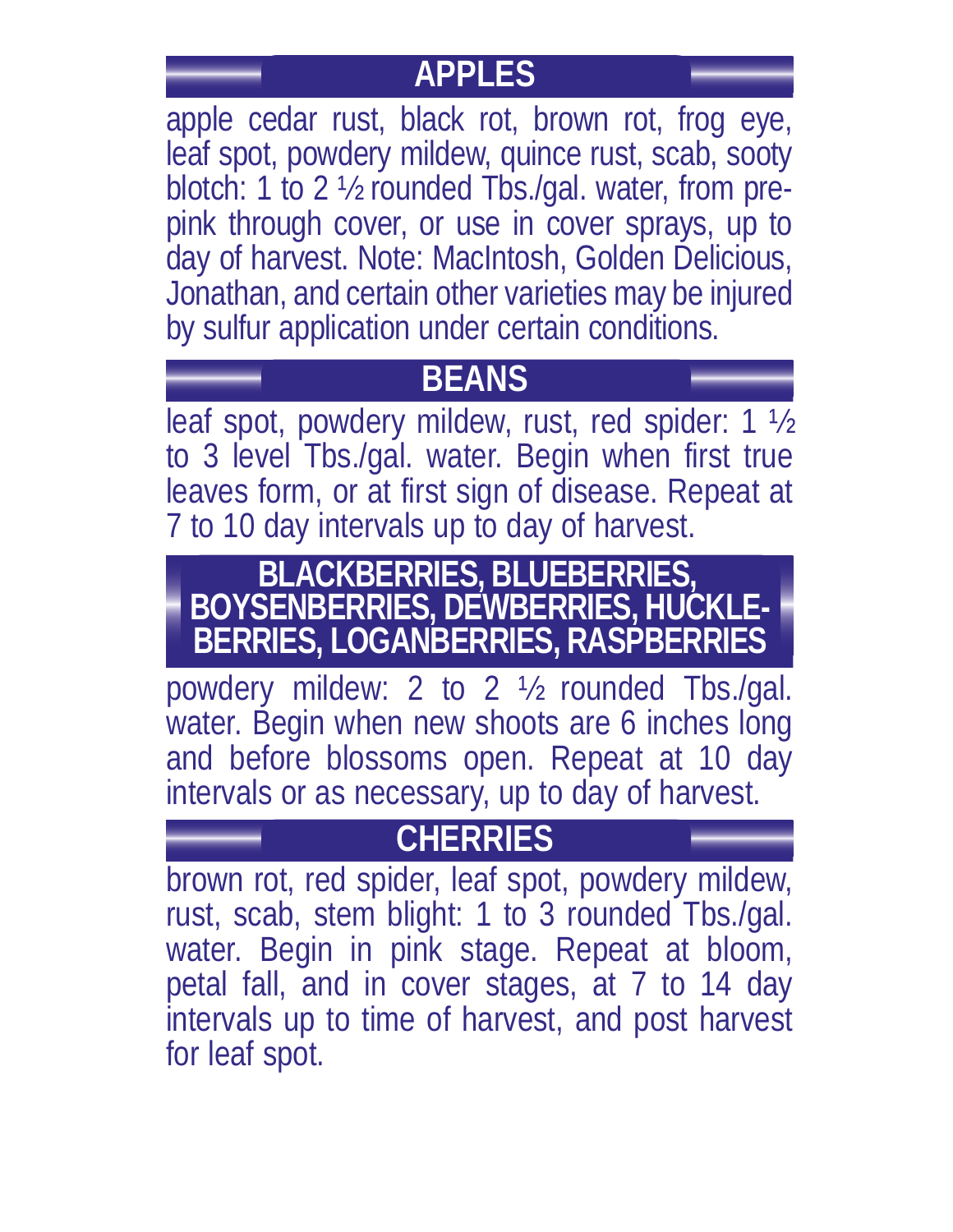# **CITRUS (ALL)**

brown rot, rust mite, two spotted mite, citrus red spider, thrips; soft, red, yellow, purple, black, Citricola scale: 2 to 3 level Tbs./gal. water. Apply according to state recommendations up to day of harvest.

# **CURRANTS, GOOSEBERRIES**

powdery mildew, red spider: 1 ½ to 3 level Tbs./ gal. water. Begin before disease appears. Repeat at 10 day intervals up to day of harvest.

## **GRAPES**

powdery mildew, rust: 1 to 3 level Tbs./gal. water. Begin when new shoots are 6 inches long. Repeat before blossoms open and continue as necessary up to day of harvest. Note: Concord and other labrusca type grapes may be injured by sulfur.

# **NECTARINES, PEACHES**

brown rot, leaf spot, powdery mildew, peach canker, rust, scab, shothole, red spider: 1 to 3 rounded Tbs./gal. water. Apply at pink, bloom, petal fall, shuck split, shuck fall, and at 10-14 day intervals as long as necessary, up to day of harvest.

#### **PEAS**

powdery mildew, rust, red spider: 1 ½ to 3 level Tbs./ gal. water. Begin early in season before diseases appear. Repeat at 7 to 10 day intervals up to day of harvest.

# **PLUMS, PRUNES**

brown rot, leaf spot, powdery mildew, rust, scab, shothole, red spider: 1 to 3 rounded Tbs./gal. water. Repeat at bloom, petal fall, shuck fall, and in cover period as necessary up to day of harvest.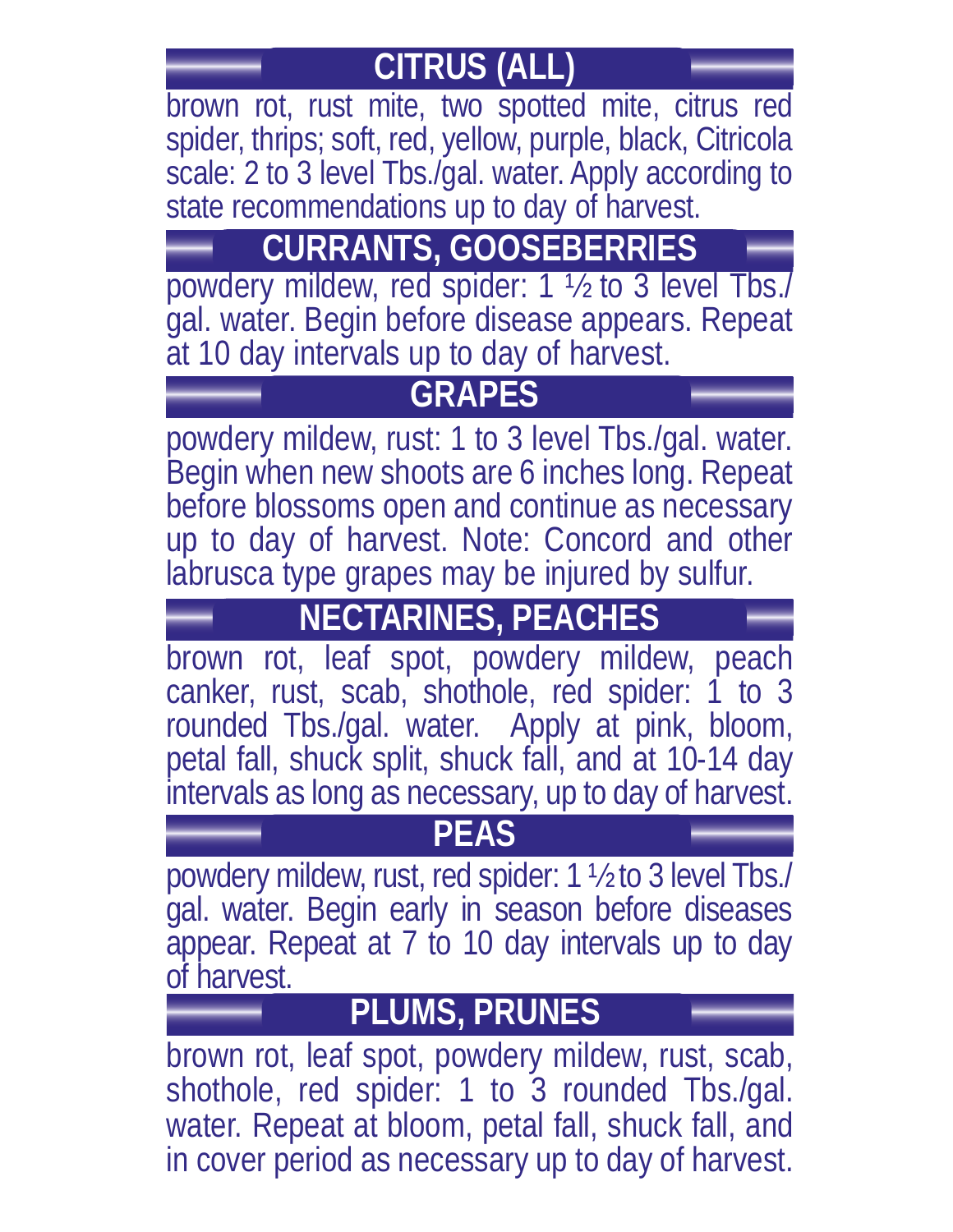#### **PEARS**

brown rot, leaf spot, powdery mildew, rust, scab, red spider: 1 to 2 rounded Tbs./gal. water. Apply at pre-bloom, bloom, petal fall, and cover periods, up to day of harvest. Anjou, Comice and certain other varieties may be injured by sulfur application.

## **ROSES, ORNAMENTAL SHRUBS, PERENNIALS (except California)**

black spot, rust, powdery mildew, red spiders: 2 to 2 ¼ level Tbs./gal. water. Begin when diseases appear and repeat at 5 - 10 day intervals and after rains.

## **STRAWBERRIES**

powdery mildew, red spider: 1 to 2 level Tbs./gal. water. Begin at first sign of disease and repeat as necessary up to day of harvest.

# **CHIGGERS (except California)**

For control of **CHIGGERS** in yards, cover entire lawn, flower garden, shrubs and any place chiggers may hide. This should be done a day or two before protection is desired and should be repeated at weekly intervals to maintain control. Use approximately 1 pound per 500 square feet (an area approximately 15 ft. 9 in. x 15 ft. 9 in.).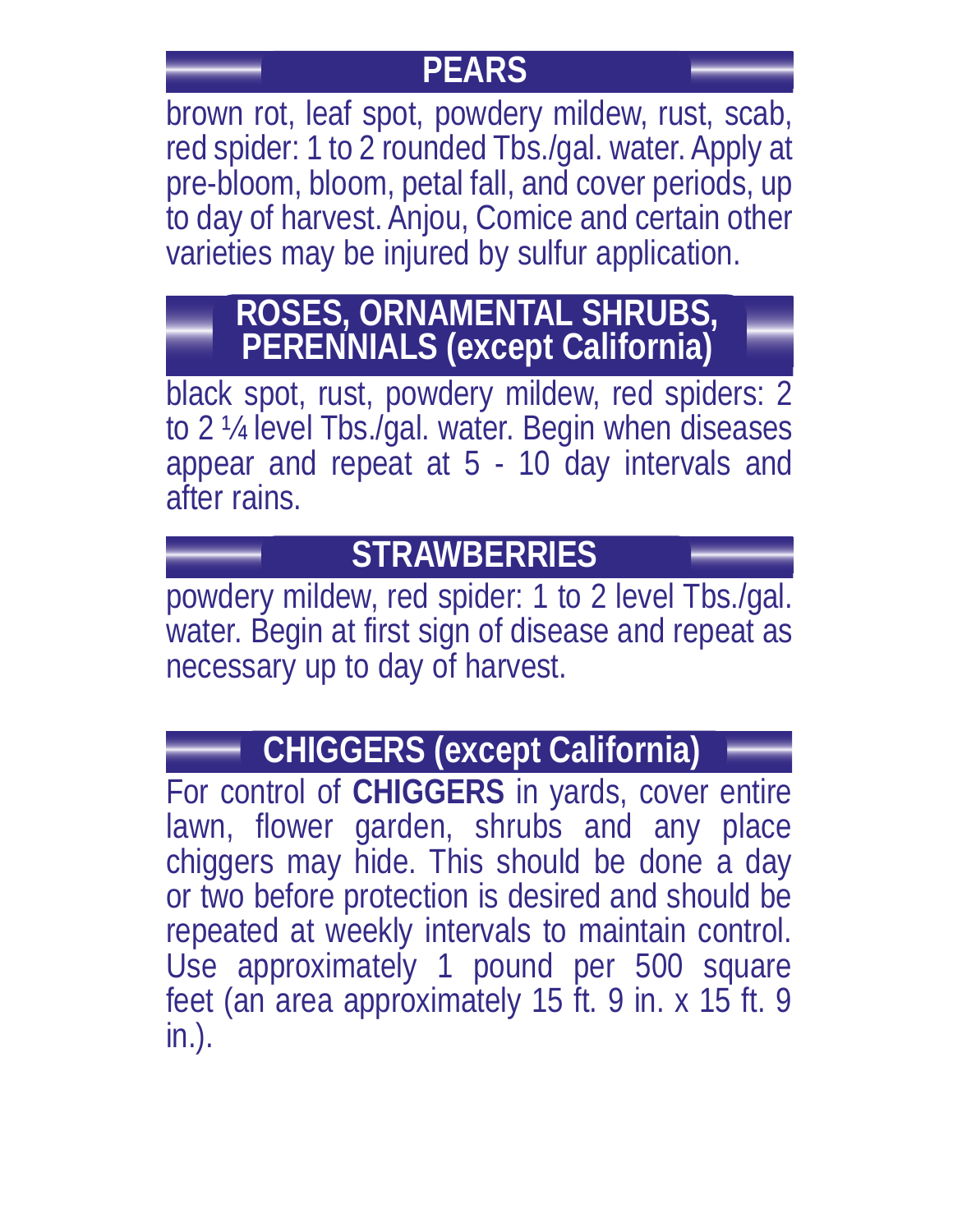# **POULTRY (except California)**

Chickens, Turkeys, Ducks, Geese, Game Birds and Pigeons. To control deplumping mites, dust liberally on birds and rub into feathers. To treat quarters, mix 1 - 1 1/2 pounds in 5 gallons of water and apply as a spray to 100 square feet (an area 10 feet x 10 feet). Apply thoroughly to all interior surfaces of poultry quarters. Force spray into cracks and crevices. Repeats application as needed. Note Physical and Chemical Hazards when applying this product.

**ANIMALS (except California)**<br>For use on domestic livestock (equine, cattle, swine, sheep and goats). Also for use on dogs; to control fleas and ticks, dust animal liberally and rub into hair. To treat quarters, mix 1 - 1 1 <sup>7</sup> pounds in 5 gallons of water and apply as a spray to 100 square feet (an area 10 feet x 10 feet). Apply thoroughly to all interior surfaces of quarters. Force spray into cracks and crevices. Repeat application as needed. Note Physical and Chemical Hazards when applying this product.

#### **NOTE**

Use lower application rates for prevention or control of minor insect/disease problems and when temperature exceeds 90°F. Use higher application rates for major pest problems, when temperature permits.

#### **STORAGE AND DISPOSAL**

**Storage:** Store and transport in an upright position. Store in a cool dry area inaccessible to children or pets. **Disposal:** If empty - Nonrefillable container. Do not reuse or refill this container. Place in trash or offer for recycling if available. If partly filled - Call your local solid waste agency for disposal instructions. Never place unused product down any indoor or outdoor drain.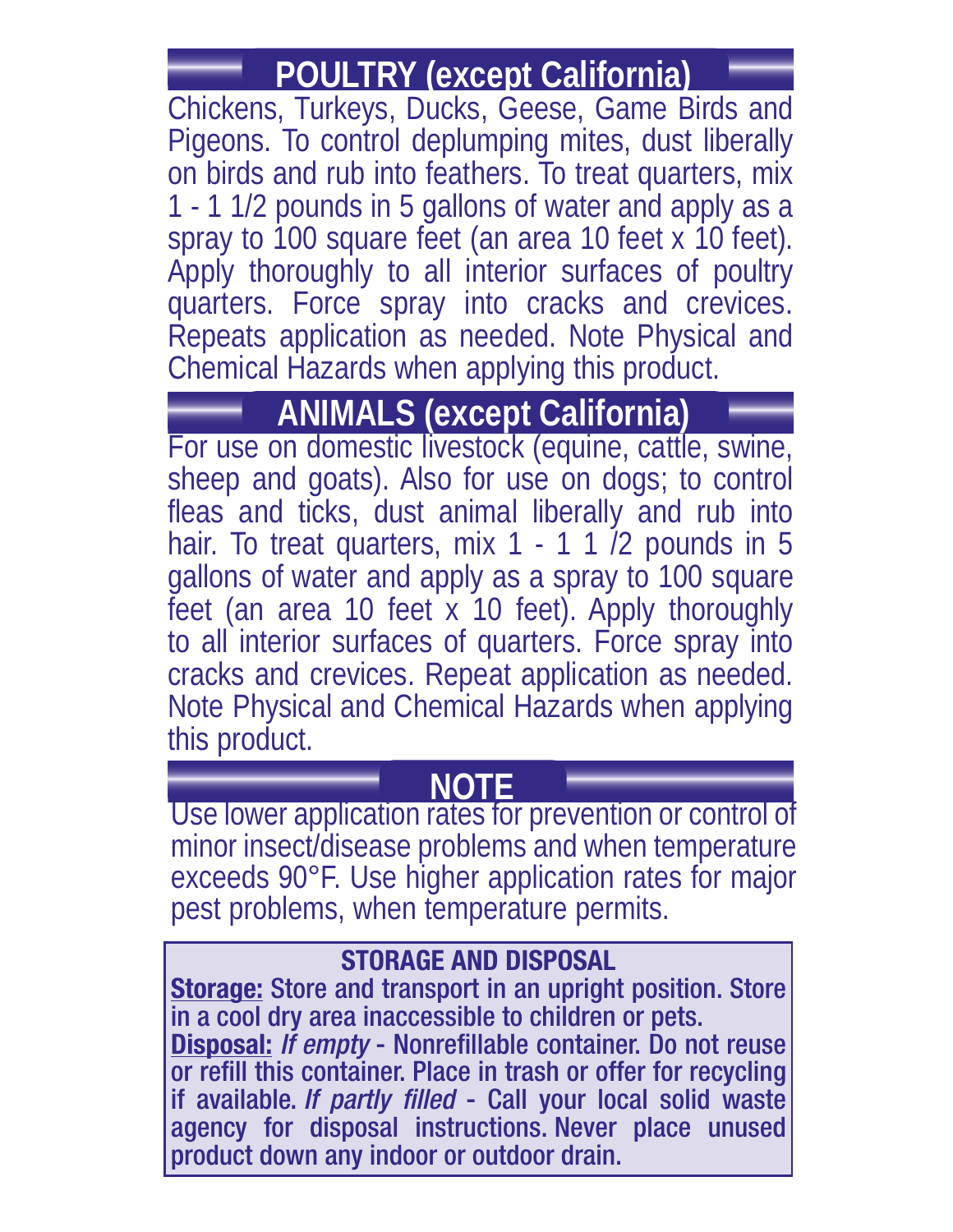| <b>FIRST AID</b>                                    |                                                       |
|-----------------------------------------------------|-------------------------------------------------------|
| Have the product container or label with you when   |                                                       |
| calling a poison control center or doctor, or going |                                                       |
| for treatment. You may also contact the National    |                                                       |
| Pesticide Information Center at 1-800-858-7378      |                                                       |
| for emergency medical treatment information.        |                                                       |
| lf                                                  | .Call poison control center or doctor                 |
|                                                     | <b>Swallowed:</b>   immediately for treatment advice. |
|                                                     | • Have person sip a glass of water if                 |
|                                                     | able to swallow.                                      |
|                                                     | . Do not induce vomiting unless                       |
|                                                     | told to do so by the poison control                   |
|                                                     | center or doctor.                                     |
|                                                     | • Do not give anything by mouth to                    |
|                                                     | an unconscious person.                                |
| <b>If Inhaled:</b>                                  | • Move person to fresh air.                           |
|                                                     | . If person is not breathing, call 911                |
|                                                     | or an ambulance, then give artificial                 |
|                                                     | respiration, preferably by mouth-to-                  |
|                                                     | mouth, if possible.                                   |
|                                                     | • Call a poison control center or doctor              |
|                                                     | for further treatment advice.                         |
| <b>If on Skin</b>                                   | • Take off contaminated clothing.                     |
| or Clothing:                                        | • Rinse skin immediately with plenty                  |
|                                                     | of water for 15-20 minutes.                           |
|                                                     | • Call a poison control center or                     |
|                                                     | doctor for treatment advice.                          |
| <b>If in Eyes:</b>                                  | • Hold eye open and rinse slowly and                  |
|                                                     | gently with water for 15-20 minutes.                  |
|                                                     | • Remove contact lenses, if present,                  |
|                                                     | after the first 5 minutes, then                       |
|                                                     | continue rinsing eye.                                 |
|                                                     | • Call a poison control center or                     |
|                                                     | doctor for treatment advice.                          |